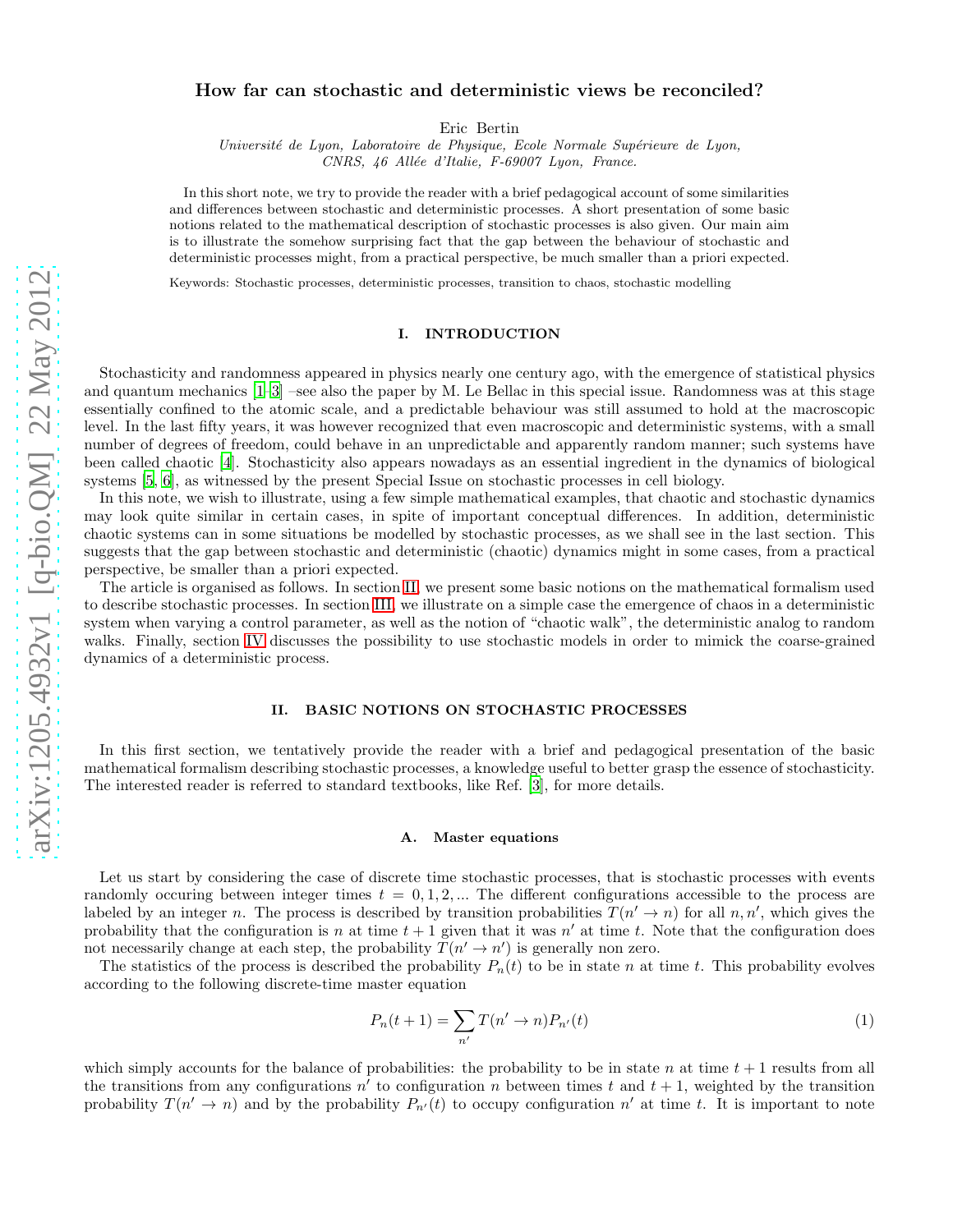that we focus here on processes where no memory of previous configurations at time  $t - 1$ ,  $t - 2, \ldots$ , is present. Such processes are called "Markovian stochastic processes".

The continuous time case, which is the most commonly used in practical modelling, can be obtained from the discrete time case by taking the limit of infinitely short time steps. We thus choose very short time steps  $\Delta t = dt$ , instead of  $\Delta t = 1$  as previously. It is then necessary to specify the behaviour of the transition probability with the time step dt. One expects in particular that the shorter the time interval  $dt$ , the smaller the transition probability to a different configuration in this interval. In other words, in a short time interval, the process "has not enough time" to change configuration, and most likely remains in the same one. A natural choice for the transition probabilities is thus

$$
T(n' \to n) = W(n' \to n) dt \quad \text{if} \quad n' \neq n \tag{2}
$$

$$
T(n \to n) = 1 - \sum_{n' \neq n} W(n' \to n) dt + \mathcal{O}(dt^2)
$$
\n
$$
(3)
$$

This choice indeed ensures that the different probabilities sum up to one, as expected. The new quantity  $W(n' \to n)$ that has been introduced is called a "transition rate" (i.e., a transition probability per unit time). This quantity plays a key role in the description of continuous time stochastic processes.

The evolution of the probability  $P_n(t)$  to be in configuration n at time t can be deduced from Eq. [\(1\)](#page-0-1). Expanding  $P_n(t + dt)$  to first order in dt yields

$$
P_n(t+dt) = P_n(t) + \frac{dP_n}{dt} dt + \mathcal{O}(dt^2).
$$
\n<sup>(4)</sup>

Gathering terms linear in  $dt$ , one finds the continuous time master equation

<span id="page-1-0"></span>
$$
\frac{dP_n}{dt} = \sum_{n'} \Big[ -W(n \to n')P_n(t) + W(n' \to n)P_{n'}(t) \Big].\tag{5}
$$

As a simple illustration, let us consider a process with only two configurations,  $n = 1$  and 2. The transitions rates are  $W(1 \rightarrow 2) = \alpha$  and  $W(2 \rightarrow 1) = \beta$ , see the left panel of Fig. [1.](#page-2-0) The master equation corresponds to the following set of equations

$$
\frac{dP_1}{dt} = -\alpha P_1 + \beta P_2 \tag{6}
$$

$$
\frac{dP_2}{dt} = -\beta P_2 + \alpha P_1 \tag{7}
$$

Taking into account the relation  $P_1 + P_2 = 1$ , these two equations are found to be equivalent, and can be reformulated as a single equation, namely

$$
\frac{dP_1}{dt} = -(\alpha + \beta)P_1 + \beta. \tag{8}
$$

The solution of this equation reads

$$
P_1(t) = \frac{\beta}{\alpha + \beta} + \left(P_1(0) - \frac{\beta}{\alpha + \beta}\right) e^{-(\alpha + \beta)t}
$$
\n(9)

where  $P_1(0)$  is the initial value of the probability at time  $t = 0$ . One observes that  $P_1(t)$  relaxes to the stationary value  $P_{st}$  as time elapses. An illustration of the behaviour of  $P_1(t)$  is provided in the right panel of Fig. [1.](#page-2-0)

Coming back to the general (continuous time) master equation given in Eq. [\(5\)](#page-1-0), it is interesting to try to characterize the stationary solutions, that is the solutions that are independent of time, corresponding to  $dP_n/dt = 0$ . It follows that for all  $n$ ,

$$
\sum_{n'} \left[ -W(n \to n')P_n + W(n' \to n)P_{n'} \right] = 0. \tag{10}
$$

A specific case of interest is when all terms in the sum are equal to zero, namely for all  $n$  and  $n'$ 

$$
-W(n \to n')P_n + W(n' \to n)P_{n'} = 0
$$
\n<sup>(11)</sup>

This situation is called detailed balance, and it turns out to be useful in practice to build models with desired stationary probabilities [\[3](#page-7-1)].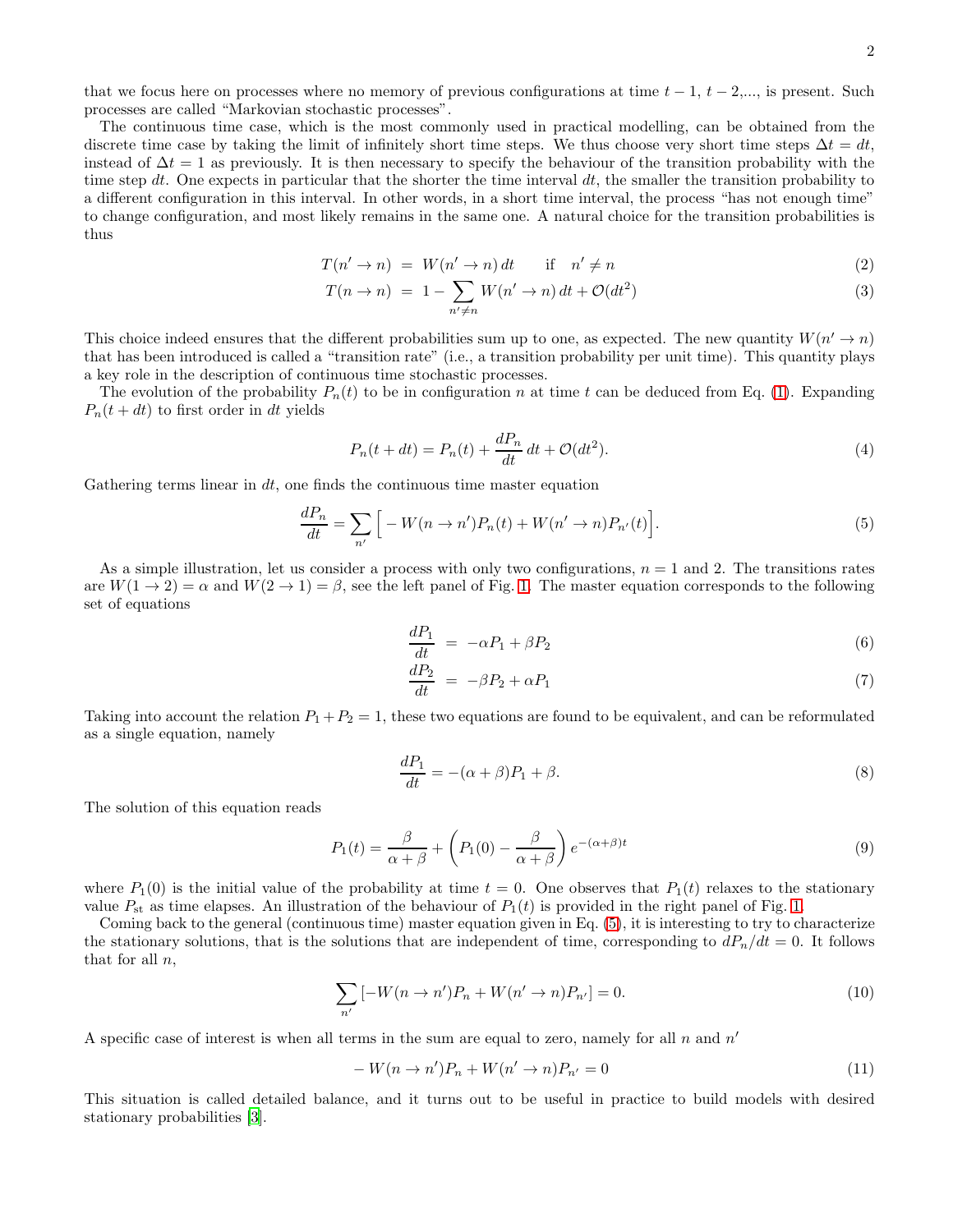

<span id="page-2-0"></span>FIG. 1: Left: Illustration of the two-state model. Right: Relaxation of the probability  $P_1(t)$  (full line) to its asymptotic equilibrium value (dashed line) in the two-state model (parameters:  $\alpha = 2$ ,  $\beta = 1$ ).

#### B. Example of the random walk on a line

The one-dimensional random walk, describing for instance the stochastic displacement of a particle on a line, can be defined as follows:

<span id="page-2-1"></span>
$$
x_{t+\tau} = x_t + \epsilon_t, \qquad \epsilon_t = \pm a,\tag{12}
$$

where  $\tau$  is the constant time step. The values  $+a$  and  $-a$  are chosen at random with equal probabilities. In order to perform averages, one needs to use the so-called ensemble averages, corresponding to averages over many different realizations of the random walk. The average values obtained in this way are thus time-dependent, and should not be confused with time-averages.

It is easy to check that the average value of the position of the random walk is zero at all time,  $\langle x_t \rangle = 0$ , if the random walk initially starts from the position 0.

A more interesting quantity to characterize the statistical properties of the walk is the mean square displacement  $\langle x_t^2 \rangle$ . This quantity can be computed as follows. Taking the square of Eq. [\(12\)](#page-2-1), one finds

$$
x_{t+\tau}^2 = (x_t + \epsilon_t)^2 \tag{13}
$$

$$
= x_t^2 + 2x_t \epsilon_t + \epsilon_t^2. \tag{14}
$$

Averaging over many realizations of the process yields

$$
\langle x_{t+1}^2 \rangle = \langle x_t^2 \rangle + 2 \langle x_t \epsilon_t \rangle + \langle \epsilon_t^2 \rangle. \tag{15}
$$

We first note that  $\epsilon_t = \pm a$  implies  $\epsilon_t^2 = a^2$ , so that  $\langle \epsilon_t^2 \rangle = a^2$ . Then, given that  $\epsilon_t$  is statistically independent of  $x_t$ , one has  $\langle x_t \epsilon_t \rangle = \langle x_t \rangle \langle \epsilon_t \rangle = 0$ . As a result,

$$
\langle x_{t+\tau}^2 \rangle = \langle x_t^2 \rangle + a^2 \tag{16}
$$

so that, assuming  $x_0 = 0$ , one eventually obtains

$$
\langle x_t^2 \rangle = \frac{a^2}{\tau} t,\tag{17}
$$

which means that the mean square displacement is linear in time. This property is an important feature of random walk, called diffusive behaviour. To emphasize the non-trivial character of this property, let us indicate that the typical distance travelled by the walk after time t is given by  $\sqrt{\langle x_t^2 \rangle}$ , and is thus proportional to  $\sqrt{t}$ , which at large time is much smaller than the distance  $v_0t$  travelled by a particle moving at constant velocity  $v_0$ .

In the continuous time case, the random walk is characterized by transition rates  $W(n \to n-1) = W(n \to n+1)$  $1/2\tau$ , and  $W(n \to n') = 0$  if n' is different from  $n \pm 1$ . A detailed statistical description of the random walk is then obtained from the corresponding master equation, which reads

$$
\frac{dP_n}{dt} = \frac{1}{2\tau}(P_{n+1} + P_{n-1} - 2P_n) \tag{18}
$$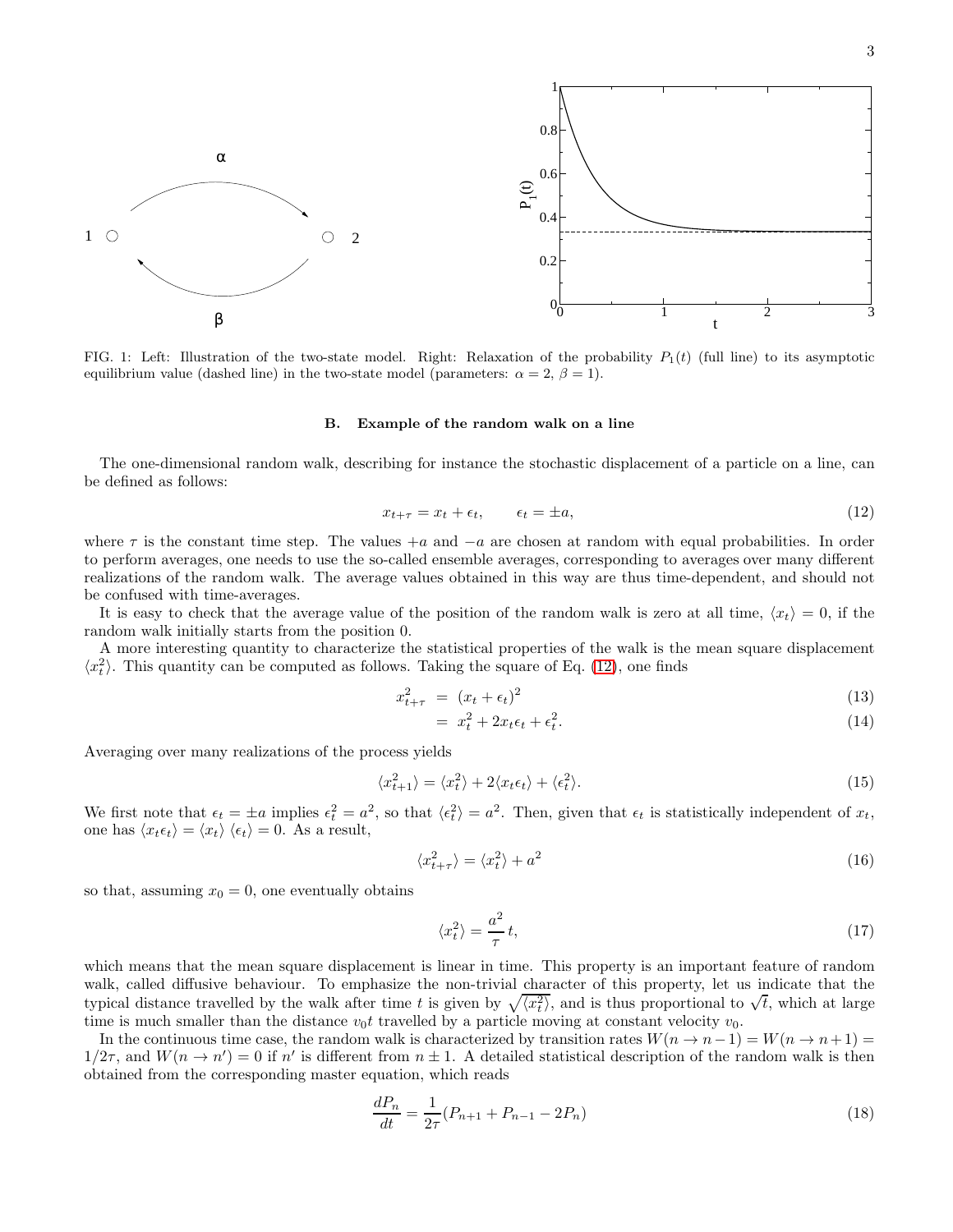

<span id="page-3-0"></span>FIG. 2: Illustration of the large-time behaviour of the probability profile of the random walk. Left: diffusion on the finite segment [−1, 1]. Right: diffusion on an infinite line, in the absence of confining boundaries.

where  $P_n(t)$  is the probability to be at position n at time t. At large times, the probability profile appears essentially continuous, and can be approximated by a continuous space equation. Introducing the variable  $x = na$  (with a the lattice spacing) and a function  $p(x, t)$  of the real variable x satisfying  $P_n(t) = a p(x, t)$ , one obtains the following continuous description, valid for times much larger than the microscopic time constant  $\tau$ :

<span id="page-3-1"></span>
$$
\frac{\partial p}{\partial t} = D \frac{\partial^2 p}{\partial x^2}.\tag{19}
$$

This equation is called the diffusion equation, and also appears in other fields of physics, like the diffusion of heat in a material. The quantity  $D = a^2/2\tau$  is called the diffusion coefficient.

At very long time, the probability profile depends on the boundary conditions. If the walk is confined on a finite segment, the probability  $p(x, t)$  tends to a spatially uniform distribution on this segment when the time t goes to infinity (left panel of Fig. [2\)](#page-3-0). In contrast, if the walk diffuses on an unbounded domain, it converges to a Gaussian shape that keeps broadening as time elapses, as seen on the right panel of Fig. [2.](#page-3-0)

Interestingly, this Gaussian shape of the distribution, found by solving Eq. [\(19\)](#page-3-1), can also be given an alternative interpretation. Starting from the discrete time formulation of the random walk given in Eq. [\(12\)](#page-2-1), one can reexpress  $x_t$  as a sum of random variables according to

$$
x_t = \sum_{t'=0}^{t-1} \epsilon_{t'} \,. \tag{20}
$$

One can then apply the Central Limit Theorem, which states that the sum of a large number of independent and identically distributed random variables are distributed according to a Gaussian distribution with a variance proportional to the number of terms. One thus precisely recovers, without any extra calculation, the result obtained above by solving the diffusion equation Eq. [\(19\)](#page-3-1).

Before concluding this brief introduction to the stochastic formalism, it is worth mentioning a slight generalization of the diffusion equation, called the Fokker-Planck equation. This equation describes the case when the random walk is not necessarily symmetric, that is the probabilities to go to the left and to the right are not necessarily equal. This situation can be formulated mathematically as follows. One considers a discrete time random walk defined by the recursion relation  $x_{t+1} = x_t + \epsilon_t$ , where  $\epsilon_t = +a$  with probability  $\frac{1}{2}(1 + aq_n)$ , and  $\epsilon_t = -a$  with probability  $\frac{1}{2}(1 - aq_n)$ . Denoting  $q_n = Q(na)$  and using arguments similar to the ones considered above to derive the diffusion equation [\(19\)](#page-3-1), one obtains the following Fokker-Planck equation:

$$
\frac{\partial p}{\partial t}(x,t) = -\frac{\partial}{\partial x}\Big(2D\,Q(x)\,p(x,t)\Big) + D\,\frac{\partial^2 p}{\partial x^2}(x,t). \tag{21}
$$

This equation turns out to be useful in many different modelling contexts, from physics to chemistry and biology [\[3\]](#page-7-1).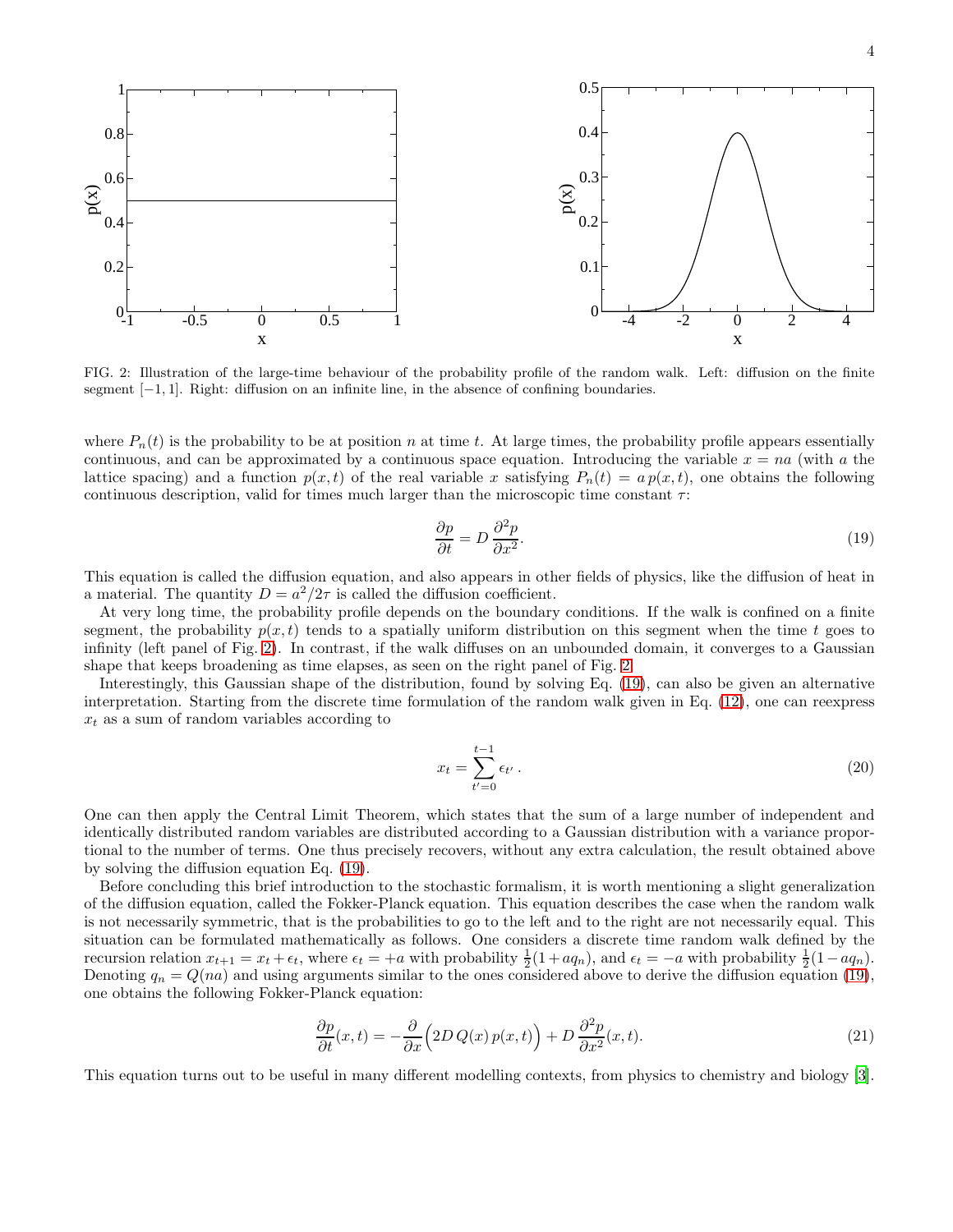

<span id="page-4-2"></span>FIG. 3: Illustration of the shape of the function  $f(x)$  for  $\lambda = 5$  (dot-dash),  $\lambda = 10$  (dashed line) and  $\lambda = 15$  (full line).

#### <span id="page-4-0"></span>III. DETERMINISTIC DYNAMICS: FROM REGULARITY TO CHAOS

#### <span id="page-4-4"></span>A. A simple deterministic process

We now turn to the study of deterministic processes, with the aim to compare them to stochastic processes under some circumstances. A time signal is considered as deterministic if the knowledge of the value  $x(t)$  of the variable considered determines the value  $x(t')$  of the variable at any later time  $t' > t$ . A standard mathematical formulation for continuous time deterministic processes is the following type of differential equation

<span id="page-4-1"></span>
$$
\frac{dx}{dt} = F(x(t)).\tag{22}
$$

In the case of discrete time processes, one rather has:

$$
x_{t+1} = f(x_t). \tag{23}
$$

Note that the discrete time case can be seen as a periodic sampling of a continuous time process. In this case, the function  $f(x_t)$  can be obtained by integrating the differential equation [\(22\)](#page-4-1) between times t and  $t + 1$ .

A simple and illustrative example is provided by the discrete time deterministic process  $x_{t+1} = f(x_t)$ , with the function  $f(x_t)$  given by

<span id="page-4-3"></span>
$$
f(x) = x \left[ \lambda \left( x - \frac{1}{2} \right) (x - 1) + 1 \right].
$$
 (24)

The function  $f(x)$  depends on a parameter  $\lambda$ , and its shape is illustrated in Fig. [3](#page-4-2) for three different values of  $\lambda$ .

The behaviour of the deterministic process  $x_{t+1} = f(x_t)$  is illustrated on Figs. [4](#page-5-0) and [5](#page-5-1) for different values of  $\lambda$ . For  $\lambda = 5$ , a fast convergence to a fixed point, such that  $x = f(x)$ , is observed (left panel of Fig. [4\)](#page-5-0). Raising  $\lambda$ , a different behaviour is observed: for  $\lambda = 10$ , the process converges to a limit cycle, corresponding to the oscillation between two distinct values of x (right panel of Fig. [4\)](#page-5-0). Further increasing  $\lambda$ , a second qualitative change of behaviour appears, as seen for  $\lambda = 15$ . Here, no regular pattern is observed, and the process becomes chaotic, as seen on the left panel of Fig. [5.](#page-5-1) Extending the time window (right panel), one sees that the irregular behaviour is indeed a stationary feature, and not simply a transient effect.

Note that this transition from fixed points to chaotic behaviour through limit cycles when varying the control parameter is believed to be a generic scenario for the transition to chaos [\[4](#page-7-2)].

#### B. Chaotic walk

As discussed in section [II,](#page-0-0) a paradigmatic stochastic model is the random walk, which has many applications in different fields. It is interesting to observe that the above chaotic map can be used to define a simple deterministic analog of the random walk, namely a chaotic walk [\[7\]](#page-7-5).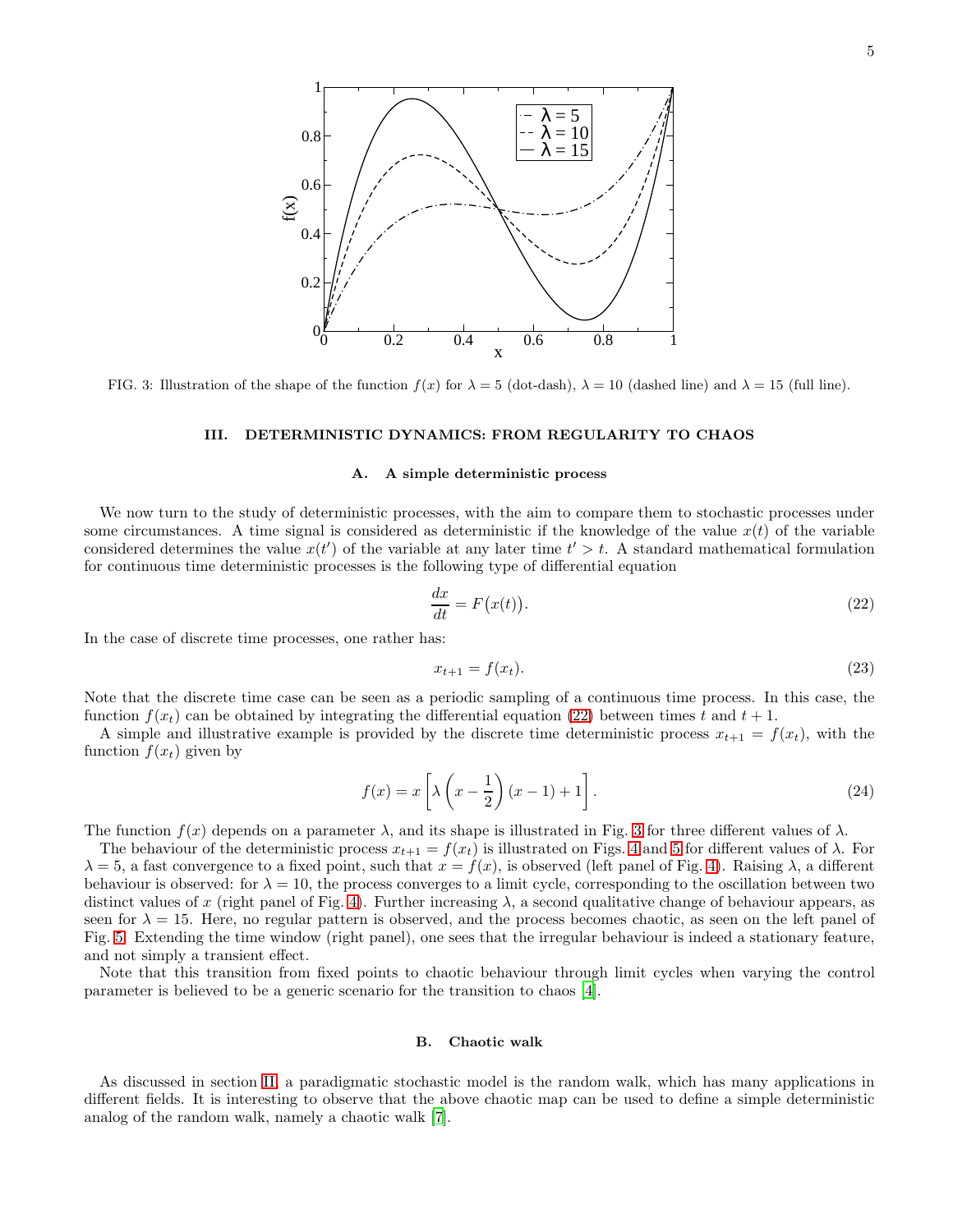6



<span id="page-5-0"></span>FIG. 4: Left: Convergence to a fixed point for  $\lambda = 5$ . Right: Convergence to a limit cycle (oscillation between two different points) for  $\lambda = 10$ .



<span id="page-5-1"></span>FIG. 5: Case  $\lambda = 15$ , showing a chaotic behaviour. Left: Same time window as on Fig. [4.](#page-5-0) Right: Larger time window.

Let us start by introducing a variable  $u_t$  evolving according to

$$
u_{t+1} = f(u_t), \qquad 0 \le u_t \le 1,\tag{25}
$$

where  $f(u)$  is the function defined in Eq. [\(24\)](#page-4-3). The idea is now to use the chaotic variable  $u_t$  as the increment of a walk, namely

$$
x_{t+1} = x_t + (2u_t - 1). \tag{26}
$$

Note that, more precisely, the increment  $(2u_t - 1)$  is used instead of  $u_t$  in order for the increment to take values between −1 and 1, that is, on a symmetric interval around 0. The chaotic walk is illustrated in the left panel of Fig. [6.](#page-6-1) The visual similarity with a random walk, shown for comparison, is clear. A closer look however reveals a short time anticorrelation in the chaotic walk: positive increments are more likely to be followed by negative increments than by positive ones.

A more quantitative comparison is obtained by computing the mean displacement  $\langle x_t \rangle$  and the mean square displacement  $\langle x_t^2 \rangle$ . Average values are obtained as ensemble averages, that is by averaging over a large set of trajectories obtained by varying the initial conditions (averages are thus time-dependent). Here, the initial position is fixed to  $x_0 = 0$ , and the initial increment  $u_0$  is sampled in a uniform way from the interval  $(-1, 1)$ . Note that the sampling is deterministic, that is, equidistant values on the interval  $(-1, 1)$  are chosen. The resulting mean displacement  $\langle x_t \rangle$  is found to be almost equal to zero, up to the measurement uncertainty, as seen on the right panel of Fig. [6.](#page-6-1) The mean square displacement  $\langle x_t^2 \rangle$  is found to be linear in time, as would be the case for a random walk. Hence, one sees that such simple and standard indicators as mean and mean square displacements cannot be used to discriminate between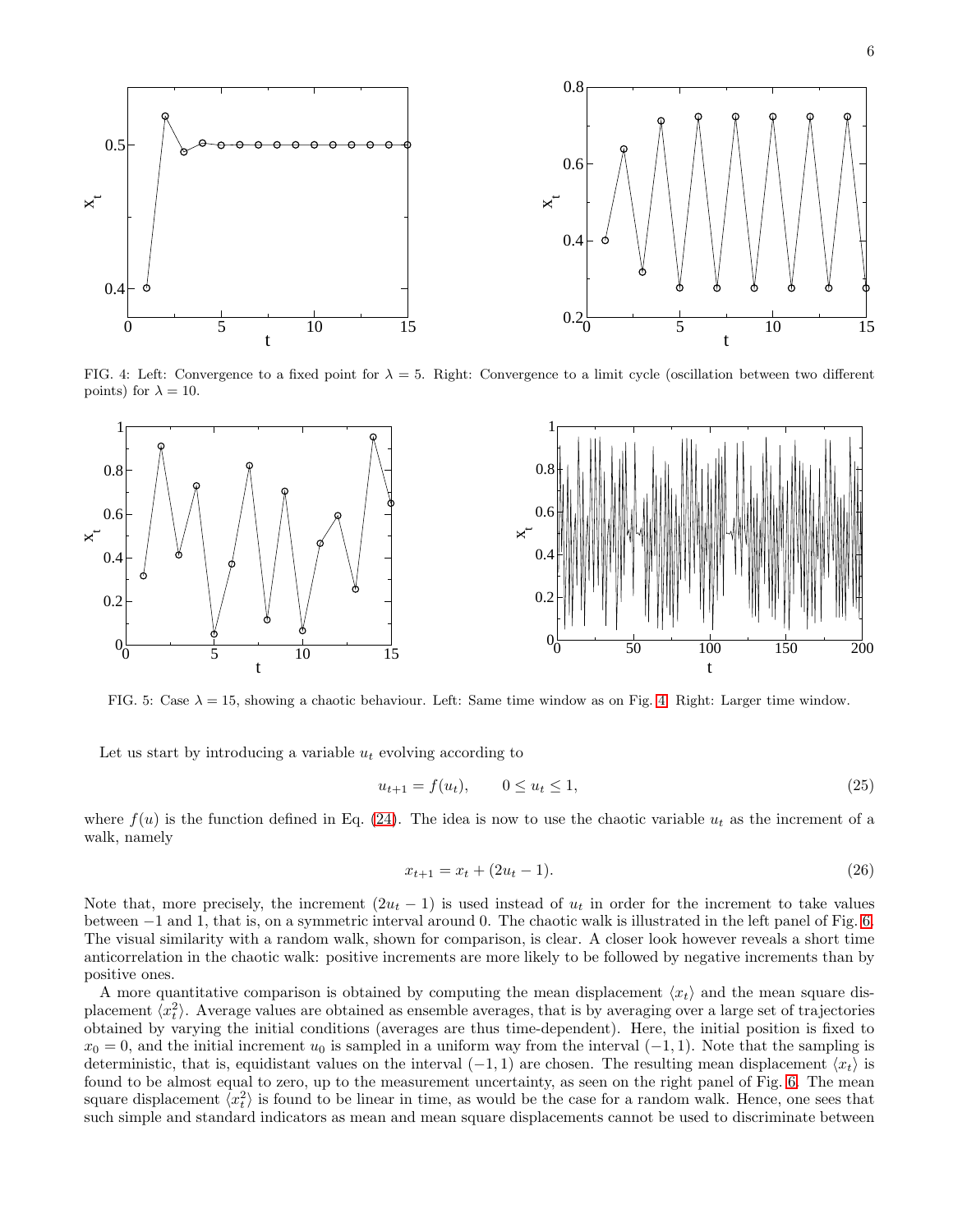

<span id="page-6-1"></span>FIG. 6: Left: Chaotic walk (full line); a random walk (dashed line) is shown for comparison. Right: Mean displacement  $\langle x_t \rangle$ and mean square displacement  $\langle x_t^2 \rangle$  of the chaotic walk, obtained by averaging over many trajectories having different initial conditions. The obtained results are very similar to the results that would be obtained for a random walk.

chaotic and deterministic signals. In addition, it also suggests that from a practical perspective, the distinction between the deterministic or stochastic character of a signal might not be so important. Indeed, if a deterministic system generates a signal similar to the above chaotic walk, why not modeling it as a random walk? This very question is the topic of the next section.

## <span id="page-6-0"></span>IV. STOCHASTICITY VS. DETERMINISM: A CHOICE OF DESCRIPTION?

Let us come back to the map  $x_{t+1} = f(x_t)$  studied in section [III A.](#page-4-4) Instead of simply computing a few average values, a richer information is obtained by determining the histogram of the values of  $x_t$ . The resulting histogram is shown on the left panel of Fig. [7,](#page-7-6) in the case  $\lambda = 15$  where the dynamics is chaotic.

As usual, the histogram is build by splitting the interval  $(0, 1)$  into a certain number of bins, and by counting how many values of  $x_t$  fall into a given bin, along the trajectory. Now it is interesting to note that the dynamics is deterministic on condition that the value of  $x_t$  is known with an infinite precision. However, in practice, only a finite precision on the data is available. To illustrate this issue, let us consider that we use the above bins not only to determine the histogram, but also to simulate the dynamics of  $x_t$ , that is, to define the "microscopic" configurations of the process. Then, in terms of bins, the dynamics can no longer be considered as purely deterministic, as the value of  $x_t$  in a given bin can evolve into different bins as time elapses. In other words, the choice of an initial bin is not enough to determine the occupied bin at any later time.

An effective stochastic dynamics can then be defined in the following way. First, we measure the transition probability  $T(j \to k)$  from any bin j to any bin k in a single time step ('probability' is here understood as a frequency of occurrence –see the paper by J. Velasco in this Special Issue). Then, in a second step, we simulate a stochastic process defined by the transition probabilities  $T(j \to k)$  measured in the coarse-grained deterministic process. The histogram of this stochastic process can also be measured, and can be compared with the original histogram of the deterministic dynamics (see Fig. [7\)](#page-7-6). A striking similarity is observed, showing again that in practical situations, it may be hard to distinguish a stochastic process from a deterministic one. Though this result might be understood as a negative statement, such a property also has some advantages, as it might be convenient in some cases to model a deterministic process by a stochastic one.

There are however more sophisticated ways to try to distinguish between a deterministic (chaotic) and random signals. One can look for instance for the dimension of the underlying attractor (the generalization of the notion of fixed points, having zero dimension, or of limit cycle, having dimension one), assuming implicitly the process to be deterministic. The dimension found for a stochastic process would then in principle be infinite. However, as for the other (more naive) indicators discussed above, the stochastic or deterministic nature of a process may remain very difficult to assess on the basis of real data, which basically consist in a finite set of points. With this issue in mind, some authors have formulated the interesting proposition to classify the behaviour of a signal as "stochastic or deterministic on a certain scale of resolution" [\[8](#page-7-7)].